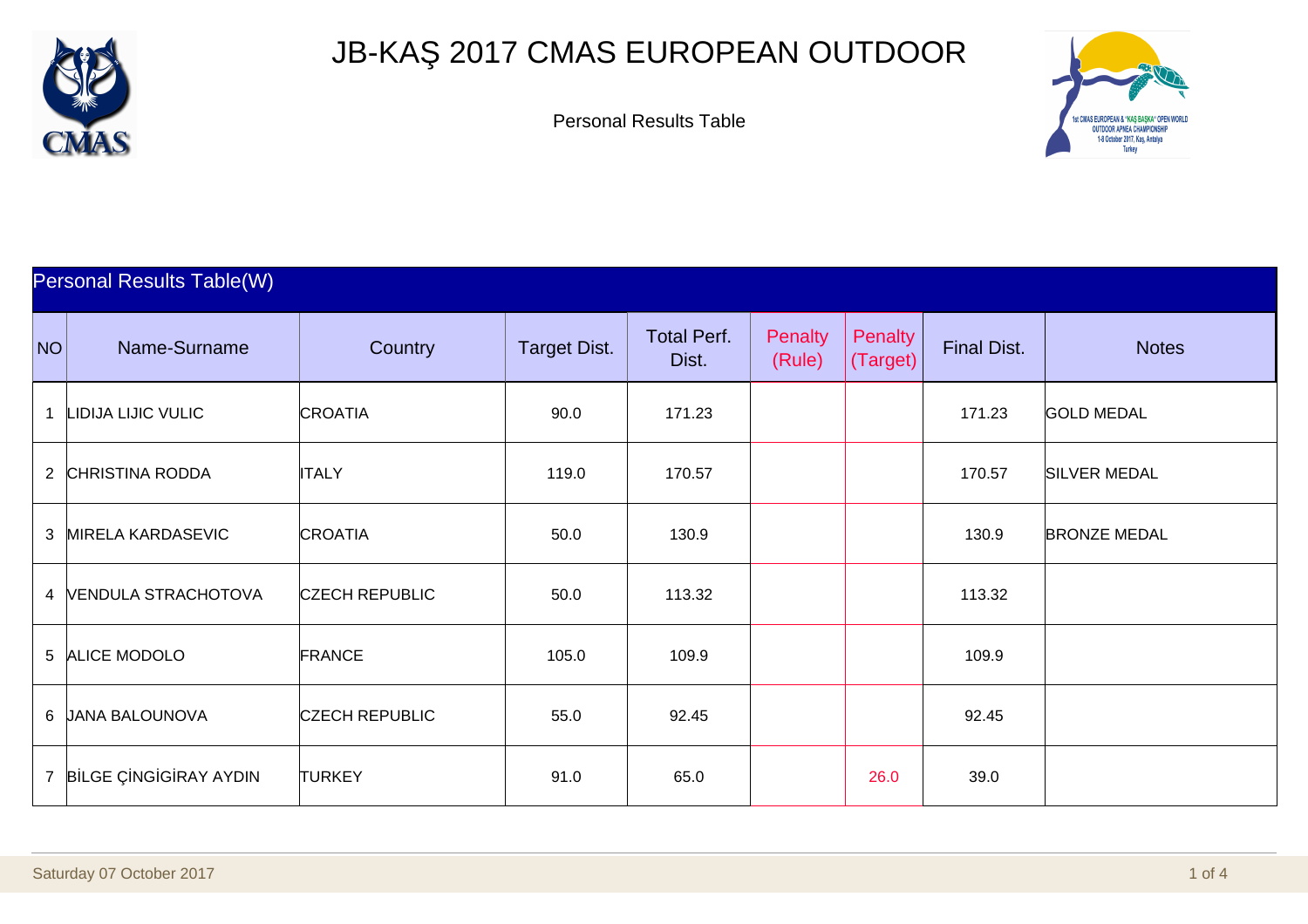|        | <b>Personal Results Table(W)</b> |                |                     |                             |                   |                     |                    |                        |  |  |  |
|--------|----------------------------------|----------------|---------------------|-----------------------------|-------------------|---------------------|--------------------|------------------------|--|--|--|
| NO     | Name-Surname                     | Country        | <b>Target Dist.</b> | <b>Total Perf.</b><br>Dist. | Penalty<br>(Rule) | Penalty<br>(Target) | <b>Final Dist.</b> | <b>Notes</b>           |  |  |  |
| $\sim$ | ALENA UDOVENKO                   | <b>UKRAINE</b> | 3.0                 | 0.0                         |                   | 3.0                 | 0.0                | <b>DID NOT STARTED</b> |  |  |  |
|        | LINDE MUYSHONDT                  | <b>BELGIUM</b> | 50.0                | 0.0                         |                   | 50.0                | 0.0                | DQ: NOT TOUCH THE DISK |  |  |  |
|        | NATALIIA ZHARKOVA                | <b>UKRAINE</b> | 60.0                | 0.0                         |                   | 60.0                | 0.0                | DQ: NOT TOUCH THE DISK |  |  |  |
|        | NATALIA OVODOVA                  | <b>RUSSIA</b>  | 153.0               | 0.0                         |                   | 153.0               | 0.0                | DQ: NO TAG             |  |  |  |
|        | <b>ALESSIA ZECCHINI</b>          | <b>ITALY</b>   | 171.0               | 0.0                         |                   | 171.0               | 0.0                | <b>BO</b>              |  |  |  |

| <b>Personal Results Table(M)</b> |                         |                |                     |                             |                          |                     |                    |                     |  |
|----------------------------------|-------------------------|----------------|---------------------|-----------------------------|--------------------------|---------------------|--------------------|---------------------|--|
| <b>NO</b>                        | Name-Surname            | <b>Country</b> | <b>Target Dist.</b> | <b>Total Perf.</b><br>Dist. | <b>Penalty</b><br>(Rule) | Penalty<br>(Target) | <b>Final Dist.</b> | <b>Notes</b>        |  |
|                                  | <b>ALEXEY MOLCHANOV</b> | <b>RUSSIA</b>  | 100.0               | 195.5                       |                          |                     | 195.5              | <b>GOLD MEDAL</b>   |  |
|                                  | 2 YURY SHMATKO          | <b>RUSSIA</b>  | 80.0                | 143.5                       |                          |                     | 143.5              | <b>SILVER MEDAL</b> |  |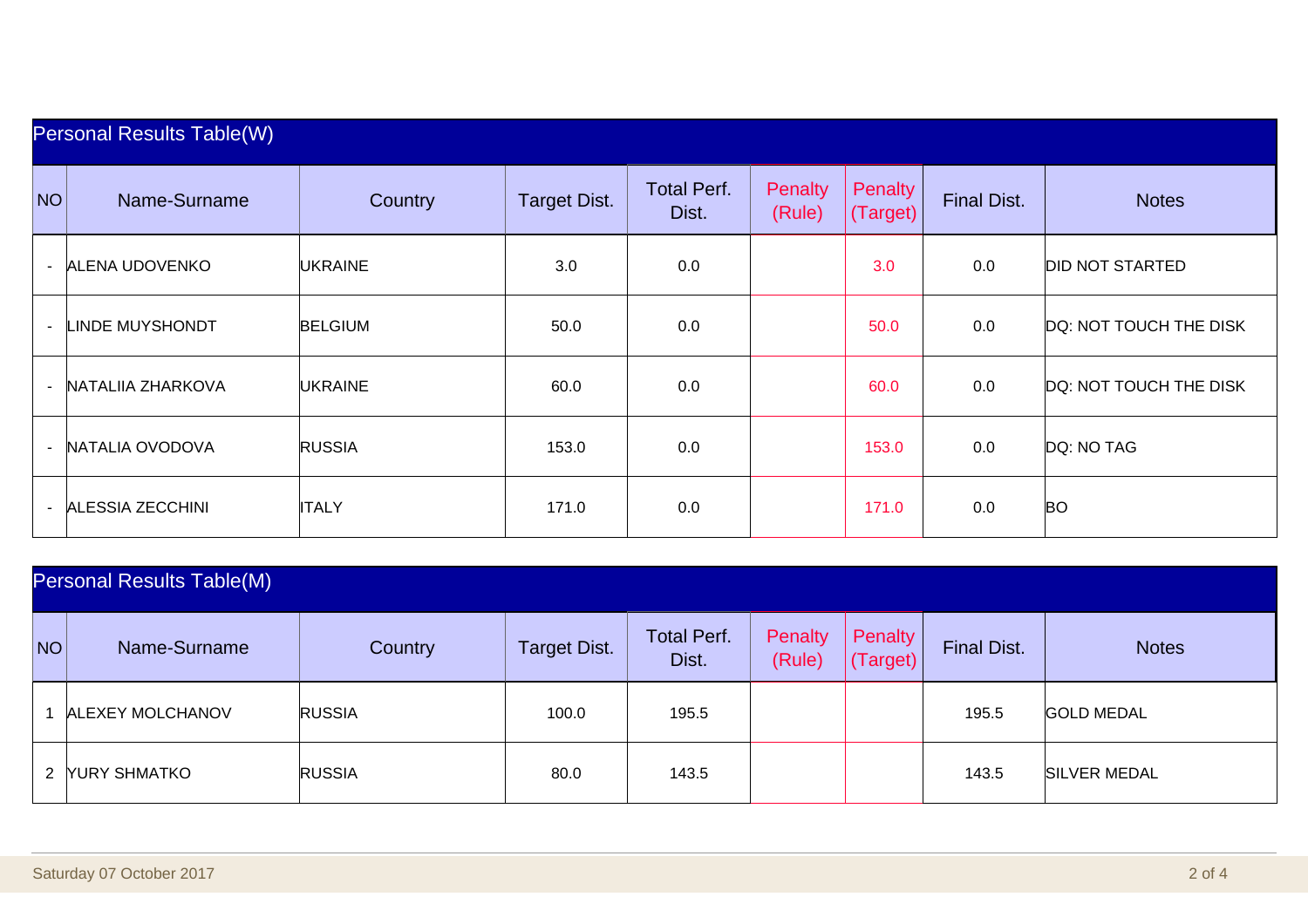|    | <b>Personal Results Table(M)</b> |                       |                     |                             |                   |                     |                    |                                     |  |  |
|----|----------------------------------|-----------------------|---------------------|-----------------------------|-------------------|---------------------|--------------------|-------------------------------------|--|--|
| NO | Name-Surname                     | Country               | <b>Target Dist.</b> | <b>Total Perf.</b><br>Dist. | Penalty<br>(Rule) | Penalty<br>(Target) | <b>Final Dist.</b> | <b>Notes</b>                        |  |  |
|    | 3 ANDREA VITTURINI               | <b>ITALY</b>          | 115.0               | 141.78                      |                   |                     | 141.78             | <b>BRONZE MEDAL</b>                 |  |  |
|    | 4 ALEKSANDR PAVLOV               | <b>RUSSIA</b>         | 90.0                | 125.38                      |                   |                     | 125.38             |                                     |  |  |
|    | 5 DAVID VENCL                    | <b>CZECH REPUBLIC</b> | 90.0                | 106.5                       |                   |                     | 106.5              |                                     |  |  |
| 6  | <b>ANARGYROS MOUKAS</b>          | <b>GREECE</b>         | 39.0                | 99.55                       |                   |                     | 99.55              |                                     |  |  |
|    | 7 ANTONIO MOGAVERO               | <b>ITALY</b>          | 100.0               | 95.0                        |                   | 5.0                 | 90.0               |                                     |  |  |
|    | 8 ARTHUR GUERIN BOERI            | <b>FRANCE</b>         | 150.0               | 110.0                       |                   | 40.0                | 70.0               |                                     |  |  |
| 9  | <b>VINCENZO FERRI</b>            | <b>ITALY</b>          | 152.0               | 106.36                      |                   | 45.64               | 60.72              |                                     |  |  |
|    | 10 MILAN WILCZAK                 | <b>CZECH REPUBLIC</b> | 90.0                | 65.0                        |                   | 25.0                | 40.0               |                                     |  |  |
|    | <b>REMY DUBERN</b>               | <b>FRANCE</b>         | 60.0                | 0.0                         |                   | 60.0                | 0.0                | DQ: COMPETING WITHOUT<br><b>FIN</b> |  |  |
|    | <b>PAVEL SOUKUP</b>              | <b>CZECH REPUBLIC</b> | 100.0               | 0.0                         |                   | 100.0               | 0.0                | DQ: DROPPED THE TAG                 |  |  |